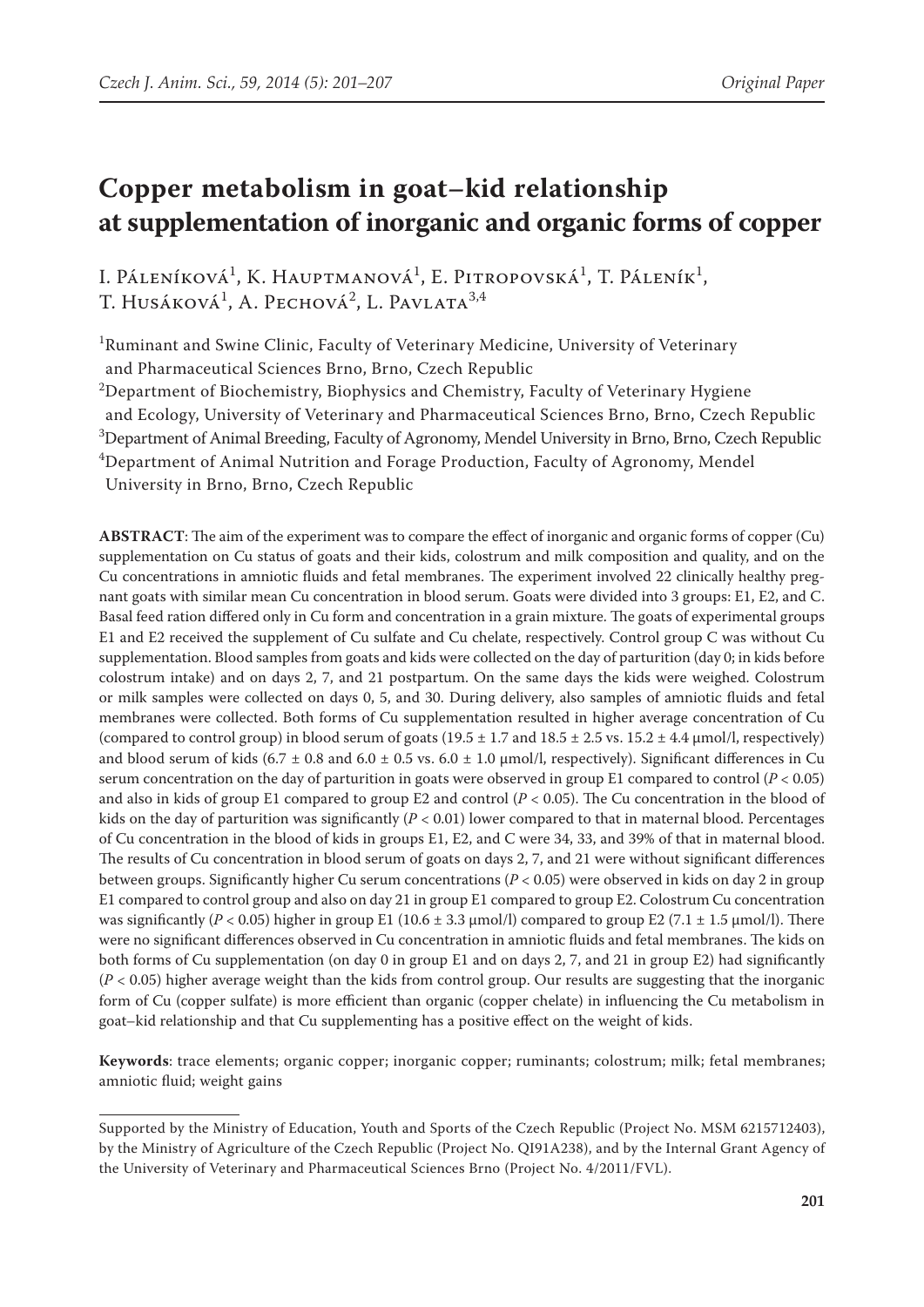## **INTRODUCTION**

The importance of trace elements for physiological function is well known. Since the 1970s, it has been known that the supplementation of trace elements with parenteral nutrition is required in order to avoid the clinical manifestations of their deficiencies (Wong, 2012). Copper (Cu) is an essential component of several enzymes called cupro-enzymes (Cummins et al., 2008), and participates in the hemoglobin synthesis. The positive effect of Cu supplementation on weight gains and immunity in kids was described by Solaiman et al. (2007). Copper also has an important role in fat metabolism (Engle et al., 2000; Datta et al., 2007). The essential importance of Cu for the quality of hair and skin is also well known. Sheep affected by Cu deficiency produced low-quality wool fibres, as described by Zhang et al. (2008). As a consequence of Cu deficiency the depigmentation is also described (Zhang et al., 2009). The positive impact of some Cu forms on reducing the incidence of gastrointestinal nematodes was mentioned (Burke et al., 2010; Miller et al., 2011). Authors Ozkul et al. (2012) describe relationship between significantly decreased serum Cu levels and the swayback disease in goats. Copper deficiency in goats is also associated with osteoporosis, dwarfism, and anemia (Buck et al., 2012). Most studies related to Cu supplementation in ruminants mention positive effect of Cu on production rate (Ward and Spears, 1997; Engle and Spears, 2000) or digestion (Essig et al., 1972; Saxena and Ranjhan, 1978; Zhang et al., 2009), but the results are not identical.

Literary sources indicate the transfer of Cu through the placenta to the bovine fetus; however, serum Cu concentrations in neonatal calves are significantly lower compared to those in their mothers (Pavlata et al., 2004). It does not mean that the similar situation in trace element metabolism exists in goats, because there are significant differences in the trace elements metabolism among the cattle and goats (Misurova et al., 2009; Pavlata et al., 2012).

Views on the availability of Cu to the body when administered in various forms and concentrations are not identical (Spears, 1996; Cheng et al., 2008). In the study of Datta et al. (2007) in kids fed inorganic (Cu sulfate) and organic (Cu proteinate) form of Cu it was observed that body weight increased linearly with increased dose of Cu. This study revealed better digestibility of Cu proteinate and the kids showed greater gains in body weight when compared to kids fed Cu in inorganic form. There are many studies (e.g. Du et al., 1996; Datta et al., 2007) stating that chelate compounds of amino acids and peptides can increase the absorption of trace minerals, which has an enhancing effect on the growth and overall health.

The objective of the present paper was to describe the Cu metabolism in mother–kid relationship in goats, evaluation of the effects of organic and inorganic Cu supplementation on the Cu status of the mother and goat organisms, and evaluation of its influence on Cu concentration in blood serum, colostrum, milk, fetal membranes and fluids, and on weight gains of kids.

## **Material and methods**

The experiment was conducted on 22 clinically healthy pregnant goats of the White Short-haired breed at the Ruminant Clinic, Faculty of Veterinary Medicine, University of Veterinary and Pharmaceutical Sciences Brno. The experiment started 2 months before the expected parturition. The goats were divided into 3 groups: E1 ( $n = 8$ ), E2 ( $n =$ 6), and C  $(n = 8)$  with average Cu concentration in blood serum 16.6–16.9 µmol/l. The individual groups of animals were kept in shared boxes with straw litter. The basal feed ration of the groups differed only in the form of Cu supplemented in a granulated grain mixture. The amount of the feed ration and the nutrient composition corresponded with category and stage of reproduction of the experimental animals. The goats were in the same stage of pregnancy and lactation during the experiment. They were fed twice a day a supplementary diet (granulated grain mixture) at a rate of 300 g per animal and day and they had *ad libitum* access to hay, drinking water, and to salt lick (NaCl). Goats after parturition were fed an additional 0.15–0.5 kg of oat. The supplementary diet composition was as follows: barley 30%, wheat 20%, lucerne meal 18%, unpeeled sunflower extracted meal 10%, wheat bran 10%, corn 5%, malt sprouts 5%, dicalcium phosphate 1.1%, sodium chloride 0.7%, and calcium carbonate 0.2%. The basic composition was identical in all groups while the contents of supplemented Cu differed between the individual trial groups.

The goats of experimental groups E1 and E2 received a supplement of 30 mg Cu per kg of dry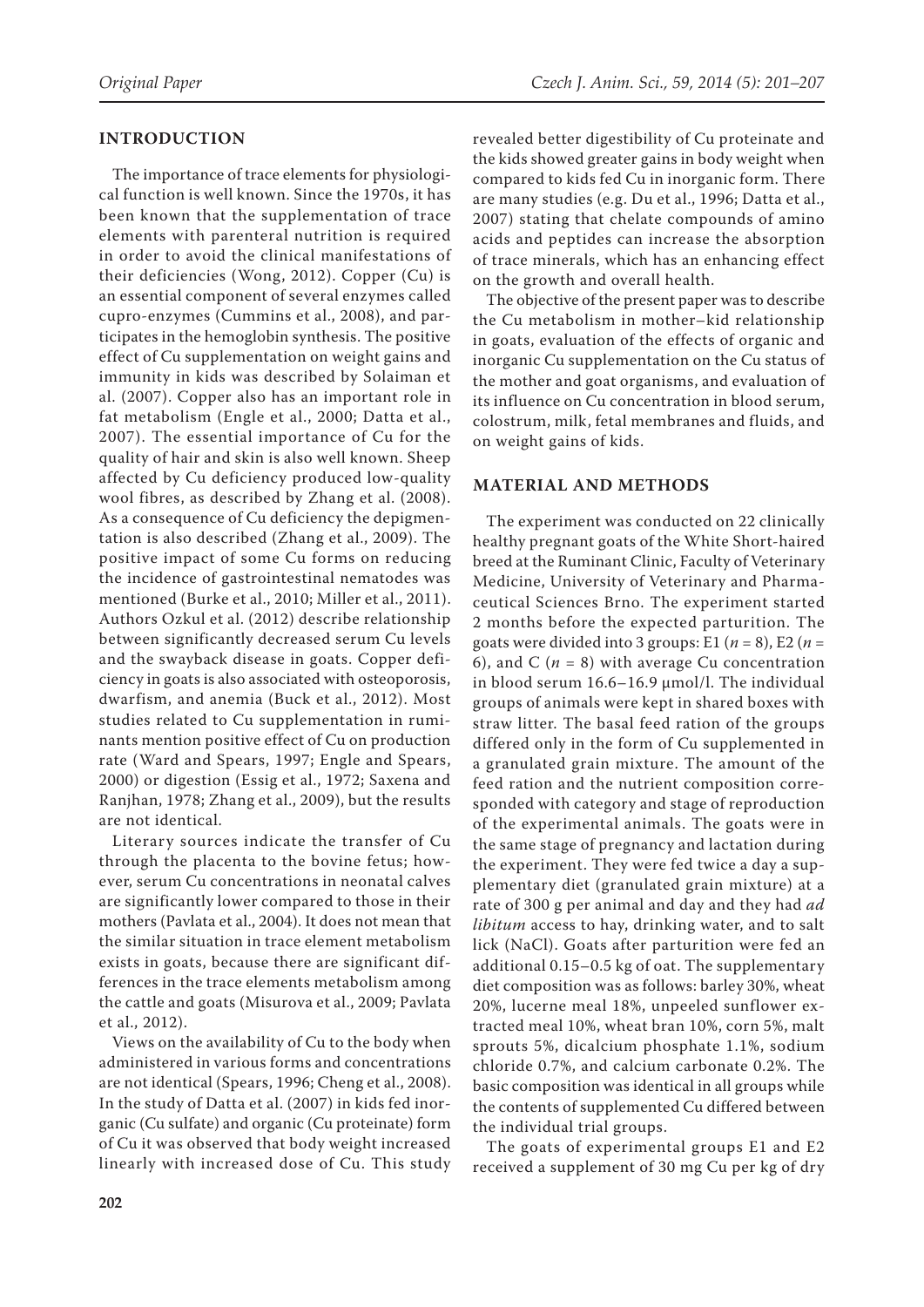E2, respectively. Bioplex are minerals linked to a mixture of mono-, di-, and tripeptide to yield 10% organic mineral chelates. Control group (C) was without Cu supplement (basal concentration of Cu in grain mixture was 10 mg/kg dry matter). The appropriate amount of supplementary diet (*n*-times 150 g per one feeding) was added to the individual groups into the common feeders that were of the size that enabled all animals to eat at the same time.

Blood samples from forty-one goats and kids in total (group C  $n = 16$ , group E1  $n = 16$ , group E2  $n = 9$ ) were collected on the day of parturition (day 0; in kids before colostrum intake) and on days 2, 7, and 21 postpartum (pp) from *vena jugularis*. The kids were individually weighed on the same days using digital weighing scale. The colostrum and milk samples were collected on days 0, 5, and 30 pp by hand milking. During delivery, samples of amniotic and allantoic fluid (puncture and aspiration) and fetal membranes (cutting after a release) were also collected.

Samples of biological materials for determination of Cu concentration were frozen and analyzed subsequently (Cu in blood serum was determined directly by flame AAS on Atomic Adsorption Spectrophotometer; colostrum, milk, fetal membranes, and fluids Cu concentrations were determined by flame AAS after microwave digestion of samples (Pechová et al., 2005)). The specific gravity of colostrum was detected by colostrometer, composition of colostrum/milk (protein content, lactose, fat, and dry matter) were analyzed according to FT-NIR method (Navrátilová et al., 2006) from fresh samples.

The data were statistically analyzed by the *F*-test to evaluate the variance of the individual sets and according to the results Student's *t*-test was used for sets with equal/non equal variances for results between experimental groups. MS Excel 2010 software was used for the evaluations.

#### **Results**

Both forms of Cu supplementation (groups E1 and E2) resulted in most cases in higher average concentration of Cu compared to control group C (Table 1). In the control group of goats the mean blood serum Cu concentration of  $15.2 \pm 4.4$   $\mu$ mol/l

| 21 postpartum                                                    |
|------------------------------------------------------------------|
| standard deviation) of goats and kids on days 0, 2, 7, and       |
| $\mu$ radic 1. Copper concentrations in prood serum (incan $\pm$ |

|          | Group          | $\boldsymbol{n}$ |      | Cu concentrations $(\mu mol/l)$ |                          |
|----------|----------------|------------------|------|---------------------------------|--------------------------|
| Day      |                | goats            | kids | goats                           | kids                     |
| $\Omega$ | C              | 8                | 16   | $15.2 \pm 4.4^a$                | $6.0 \pm 1.0^a$          |
|          | E1             | 8                | 16   | $19.5 \pm 1.7^{\rm b}$          | $6.7 \pm 0.8^{\rm b}$    |
|          | E <sub>2</sub> | 6                | 9    | $18.5 \pm 2.5$                  | $6.0 \pm 0.5^{\text{a}}$ |
|          | C              | 8                | 16   | $16.9 \pm 4.9$                  | $7.9 \pm 1.1^a$          |
| 2        | E1             | 8                | 16   | $20.7 \pm 1.6$                  | $9.3 \pm 1.2^b$          |
|          | E2             | 6                | 9    | $19.2 \pm 2.5$                  | $9.0 \pm 1.4^b$          |
| 7        | C              | 8                | 16   | $15.6 \pm 6.5$                  | $14.3 \pm 2.4$           |
|          | E1             | 8                | 16   | $20.5 \pm 3.9$                  | $15.2 \pm 2.4$           |
|          | E <sub>2</sub> | 6                | 9    | $21.2 \pm 2.5$                  | $16.4 \pm 2.8$           |
| 21       | C              | 8                | 16   | $16.5 \pm 4.6$                  | $12.4 \pm 1.0$           |
|          | E1             | 8                | 16   | $20.2 \pm 2.5$                  | $13.1 \pm 1.3^a$         |
|          | E2             | 6                | 9    | $20.0 \pm 1.6$                  | $11.5 \pm 1.5^{\rm b}$   |

 $C =$  control group,  $E1 =$  goats supplemented with Cu sulfate, E2 = goats supplemented with Cu chelate

 $a:bP < 0.05$  comparison of results among the individual groups (mothers and their kids) in individual days

was observed on the day of parturition. In both experimental groups, Cu concentrations were higher, but only in group E1 it was significant  $(P < 0.05)$ . When evaluating the results of specified concentrations of Cu in serum of goats in the next sampling (on days 2, 7, and 21), there is still a tendency towards higher concentrations of Cu in goats of both experimental groups compared to control group but the differences are not significant. The results for kids from the same sampling days showed significantly higher concentration of Cu on day 2 in group E1 (compared to control) and also on day 21 in group E1 compared to E2 group. In kids of C group (*n* = 16), average Cu concentration in blood serum on the day of birth was  $6.0 \pm 1.0 \,\text{\mu}$  mol/l, while kids of mothers supplemented with  $CuSO<sub>4</sub>(E1, n = 16)$  showed Cu level of  $6.7 \pm 0.8$  µmol/l and Cu concentration in kids of mothers receiving Cu-chelate (E2,  $n = 9$ ) was  $6.0 \pm 0.5$  µmol/l. Significant (*P* < 0.05) difference was found between C and E1 groups and between E1 and E2 groups (Table 1).

When comparing the mean serum concentration of Cu in the blood of kids and their mothers on the day of birth, it is obvious that the concentration of Cu in blood serum in kids was significantly  $(P < 0.01)$ lower than in their mothers and reached the follow-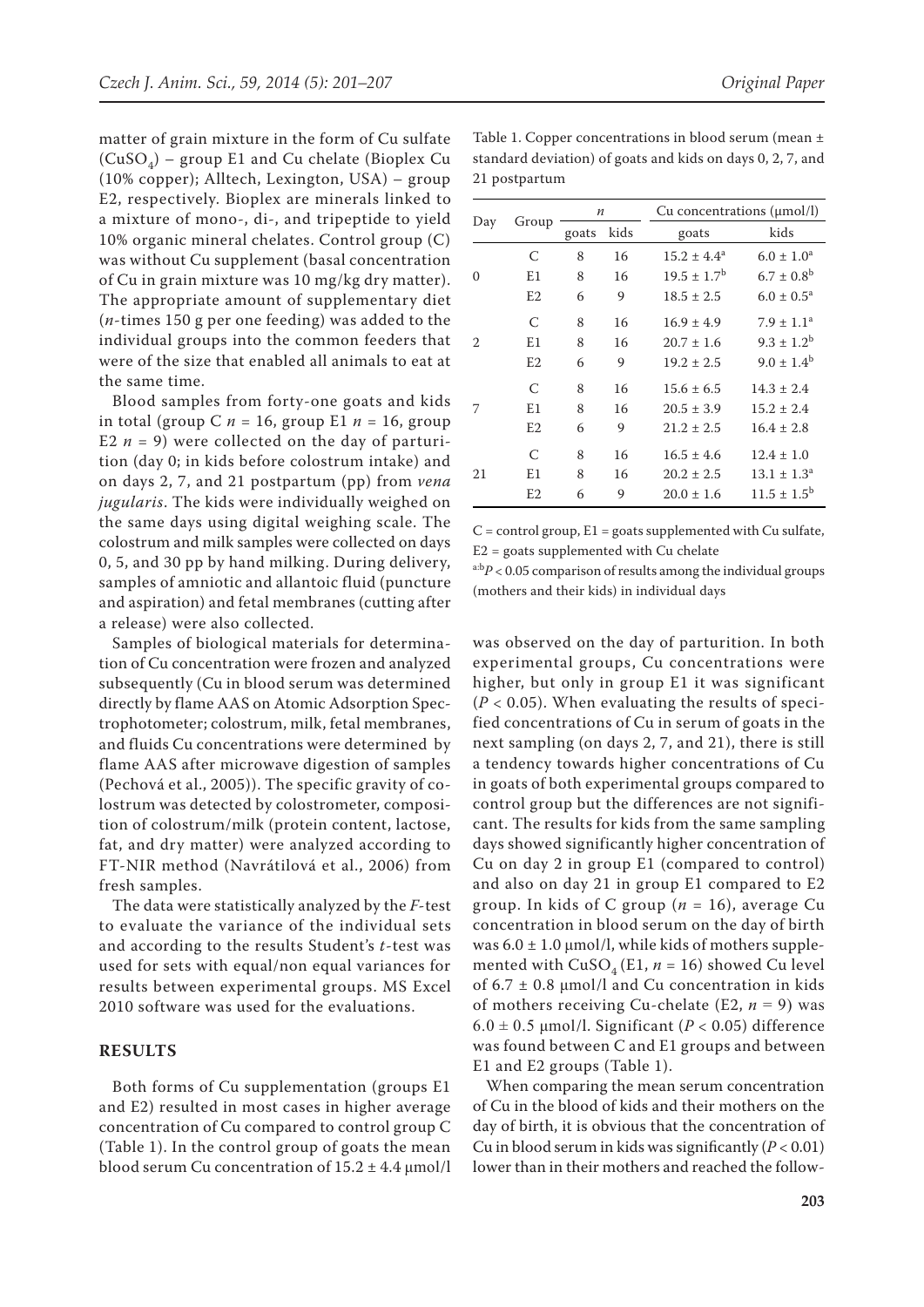| Day      | Group             | Cu (µmol/l)            | Protein (%)    | Lactose (%)   | Dry matter $(\%)$ | Fat $(\%)$    | Colostrum<br>density $(kg/m^3)$ |
|----------|-------------------|------------------------|----------------|---------------|-------------------|---------------|---------------------------------|
| $\Omega$ | $\mathcal{C}_{0}$ | $8.3 \pm 4.8$          | $12.0 \pm 2.5$ | $3.9 \pm 0.6$ | $23.9 \pm 4.0$    | $6.6 \pm 2.1$ | $1049.9 \pm 6.2$                |
|          | E1                | $10.6 \pm 3.3^{\circ}$ | $13.8 \pm 3.9$ | $3.4 \pm 0.9$ | $25.9 \pm 4.5$    | $6.6 \pm 1.6$ | $1054.0 \pm 10.4$               |
|          | E2                | $7.1 \pm 1.5^{\rm b}$  | $10.2 \pm 2.4$ | $4.1 \pm 0.5$ | $21.8 \pm 3.3$    | $5.8 \pm 1.3$ | $1044.2 \pm 4.2$                |
| 5        | C                 | $6.8 \pm 2.8$          | $3.1 \pm 0.3$  | $4.7 \pm 0.5$ | $14.0 \pm 2.9$    | $6.2 \pm 2.5$ |                                 |
|          | E1                | $9.2 \pm 1.5$          | $3.2 \pm 0.2$  | $4.8 \pm 0.6$ | $14.7 \pm 2.4$    | $6.4 \pm 2.6$ |                                 |
|          | E2                | $7.7 \pm 1.9$          | $3.0 \pm 0.2$  | $4.6 \pm 0.3$ | $13.6 \pm 1.7$    | $5.3 \pm 1.9$ |                                 |
| 30       | C                 | $5.7 \pm 1.0$          | $2.9 \pm 0.2$  | $4.6 \pm 0.4$ | $11.7 \pm 1.1$    | $3.3 \pm 0.7$ |                                 |
|          | E <sub>1</sub>    | $6.7 \pm 0.7$          | $2.9 \pm 0.3$  | $4.4 \pm 0.3$ | $12.5 \pm 1.9$    | $3.6 \pm 1.0$ |                                 |
|          | E <sub>2</sub>    | $6.5 \pm 0.2$          | $2.8 \pm 0.4$  | $4.4 \pm 0.3$ | $12.1 \pm 1.0$    | $3.5 \pm 0.4$ |                                 |

Table 2. Colostrum composition (mean ± standard deviation) in experimental groups of goats

C = control  $(n = 8)$ , E1 = goats supplemented with Cu sulfate  $(n = 8)$ , E2 = goats supplemented with Cu chelate  $(n = 6)$  $a:bP < 0.05$  comparison of results among the individual groups in individual days

ing percentage in the individual groups:  $C - 39\%$ ,  $E1 - 34$ %, and  $E2 - 33$ % of the mother's Cu concentration. There are evidently very important dynamic changes in the Cu concentration in blood serum of kids during early postpartum period (Table 1). On the days following after parturition the rapid increase of mean Cu concentration was observed in blood serum in kids of both experimental groups. On day 2 it increased from 45 to 47%, on day 7 from 74 to 92%, and on day 21 from 56 to 65% of the mother's Cu concentration in serum.

The mean Cu concentrations in colostrum were  $8.3 \pm 4.8$  µmol/l in the control group,  $10.6 \pm$ 3.3  $\mu$ mol/l in group E1, and 7.1  $\pm$  1.5  $\mu$ mol/l in group E2. The colostral Cu concentration in E1 group was significantly  $(P < 0.05)$  higher when compared with the E2 group. Other parameters of colostrum composition did not show any significant differences (Table 2).

No significant differences in the Cu concentration in placenta and amniotic fluid were found between groups (Table 3). The table shows that in amniotic and allantoic fluids the concentration

Table 3. Copper content (mean ± standard deviation) in fetal fluids (μmol/l) and placenta (μg/kg fresh tissue) in individals groups of goats

| Group        | Amnion        | Allantois     | Placenta      |
|--------------|---------------|---------------|---------------|
| $C(n = 8)$   | $1.0 \pm 0.3$ | $1.0 \pm 0.1$ | $9.1 \pm 2.1$ |
| E1 $(n = 8)$ | $0.9 \pm 0.3$ | $1.1 \pm 0.2$ | $8.5 \pm 2.0$ |
| E2 $(n = 6)$ | $1.3 \pm 0.5$ | $1.0 \pm 0.1$ | $8.2 \pm 2.2$ |

 $C =$  control,  $E1 =$  copper sulfate supplement,  $E2 =$  copper chelate supplement

of Cu was very low and the differences between these fluids were minimal (in amniotic fluid 0.9 to 1.3 μmol/l and in allantoic fluid 1.0–1.1 μmol/l). Concentration of Cu in fetal membranes was very low, too (mean concentration of Cu between groups was 8.2–9.1 μg/kg of fresh tissue) and it was not affected by Cu supplementation.

In our study Cu supplementation caused the increase in weight of kids (Table 4). When comparing the mean weight of the kids on day 0, there was significantly higher mean weight in E1 group compared to control. When comparing the mean

Table 4. Weight of goat kids (kg) (mean ± standard deviation) in experimental groups

| Day      | Group          | Weight                   |
|----------|----------------|--------------------------|
|          | C              | $3.5 \pm 0.5^{\text{a}}$ |
| $\Omega$ | E1             | $3.8 \pm 0.5^{\rm b}$    |
|          | E <sub>2</sub> | $3.9 \pm 0.6$            |
|          | C              | $4.0 \pm 0.5^{\text{a}}$ |
| 2        | E1             | $4.2 \pm 0.5$            |
|          | E <sub>2</sub> | $4.4 \pm 0.5^{\rm b}$    |
|          | $\mathcal{C}$  | $5.3 \pm 0.6^a$          |
| 7        | E1             | $5.5 \pm 0.6$            |
|          | E2             | $5.9 \pm 0.7^{\rm b}$    |
|          | $\mathsf{C}$   | $8.0 \pm 1.1^a$          |
| 21       | E1             | $8.7 \pm 0.8$            |
|          | E2             | $9.5 \pm 1.3^{\rm b}$    |

C = control ( $n = 16$ ), E1 = goats supplemented with Cu sulfate  $(n = 16)$ , E2 = goats supplemented with Cu chelate  $(n = 9)$  $a:bP < 0.05$  comparison of results among the individual groups in individual days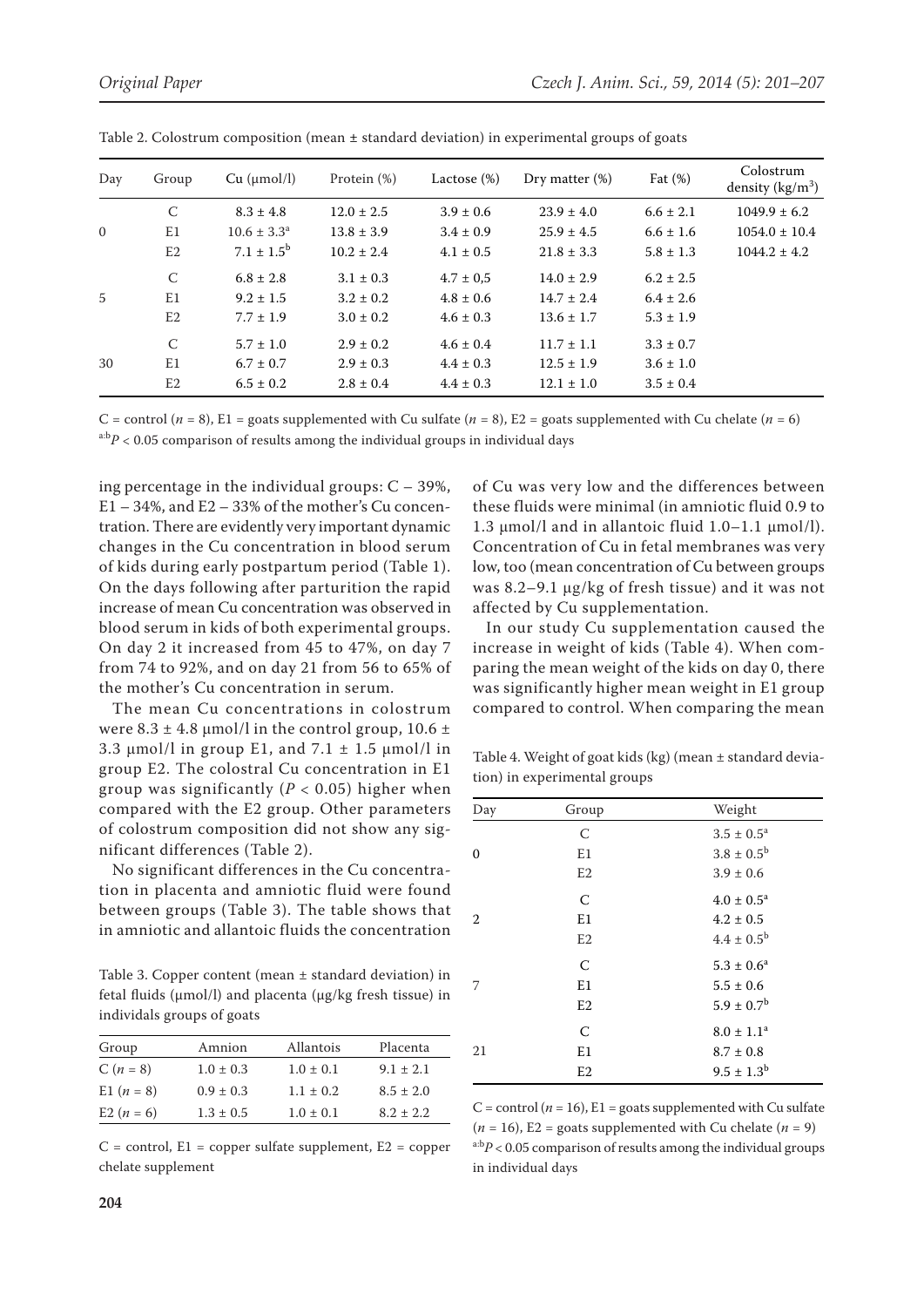weight of the kids on days 2, 7, and 21, there was significantly higher mean weight in group E2.

#### **Discussion**

Although many literary sources state that trace elements bound in organic form appear to be more accessible for organisms in comparison to inorganic form, our results in this study and also other studies of trace mineral metabolism in goats are not necessarily supporting this statement. Pechova et al. (2009) described that the efficiency of different organic and inorganic forms of zinc supplemented in goats was similar. Pavlata et al. (2011) found that the effects of supplementation with selenite and the lactate-protein selenium complex are similar with regard to selenium status but that the increase in glutathione peroxidase (GSH-Px) activity occurred much faster with selenite, which therefore appears to be a more biologically available form of selenium for creation of biologically active selenoproteins. In the study on pregnant goats Pavlata et al. (2012) found that all the above forms of selenium (sodium selenite, lactate-protein selenium complex, selenium proteinate, and selenium yeasts) were similarly utilized and transferred into the fetus in the goats. The results of the study by Panev et al. (2013) demonstrate that the actual intake of both organic and inorganic selenium is reflected in selenium concentration in ruminal fluid and ruminal biomass and, similarly, in selenium content and GSH-Px activity in blood. The form of supplemented selenium did not have a significant effect on ruminal fermentation parameters.

The above findings are clearly showing the need for more studies to improve the knowledge in this field. It is reported that the advantage of organically bound Cu is its greater solubility and ability to better withstand negative interactions with the antagonists (Brown and Zeringue, 1994). Panev et al. (2013) however suggested possible negative interaction between the intake of organically bound selenium and the concentration of Cu in blood of sheep. Zeng and Botnen (2004) described that selenite and selenocysteine can cause cell cycle arrest via distinct mechanisms, and suggest that Cu may interact with selenite extracellularly, which represents the basis of antagonism between copper and selenite. Wang et al. (2010) described interaction between selenomethionine and copper ions.

Some authors (Nockels et al., 1993; Rabiansky et al., 1999) in their studies pointed to the Culysine, which seemed to be more accessible for organism of ruminants compared to Cu sulfate. This was also confirmed by the authors Coffey et al. (1994) and Apgar et al. (1995). In the study of Datta et al. (2007) organic form of Cu was clearly a better form of supplementation when compared to inorganic form such as Cu sulfate. However, in our study Cu sulfate seems to be more effective to increase Cu in colostrum and blood of goats and their kids in comparison to the organic form of Cu. Eren et al. (2013) in their study that was conducted to evaluate the accumulation of Cu and Zn in serum, hair, and faeces of goats fed diets supplemented with organic Cu and Zn at levels by 25% lower than recommendations. Treatment diets were supplemented with Cu and Zn chelates whereas control diet was supplemented with Cu and Zn sulfate. At the end of the experiment in both supplemented groups Cu and Zn levels in serum and in hair samples were found higher than the mean values at the beginning of the experiment but the difference between the mean values was not statistically significant. The mean Cu and Zn levels in faeces were significantly lower in the treatment group. Although organic Cu and Zn were given to the goats at low doses, the study confirmed that this amount gave similar results as inorganic Cu and Zn.

Blood Cu concentrations may be significantly influenced by the age of goats (Bhooshan et al., 2010). In this study, Cu concentration was low at birth and then increased with the age and reached the highest level at 11–12 months of age. In the study by Bhooshan and Kumar (2011) Cu concentration showed increasing tendency from the third month of gestation and reached significantly higher level in the mid of the fifth month of gestation. After that it decreased and remained low up to the first week of lactation. Our study shows increasing blood concentrations of Cu in kids of all groups during the first 21 days after birth while the Cu values in mothers did not show an increasing tendency. Physiological concentration of Cu in blood plasma of kids on the day of birth reached only 33–39% of the values in blood plasma of their mothers. In the early postpartum period, however, these concentrations were rising rapidly and were doubled in a week time. This should be taken into account when interpreting results of blood Cu concentration in kids in early postpartum period.

The positive effect of Cu supplementation on weight gains in kids (Solaiman et al., 2007) was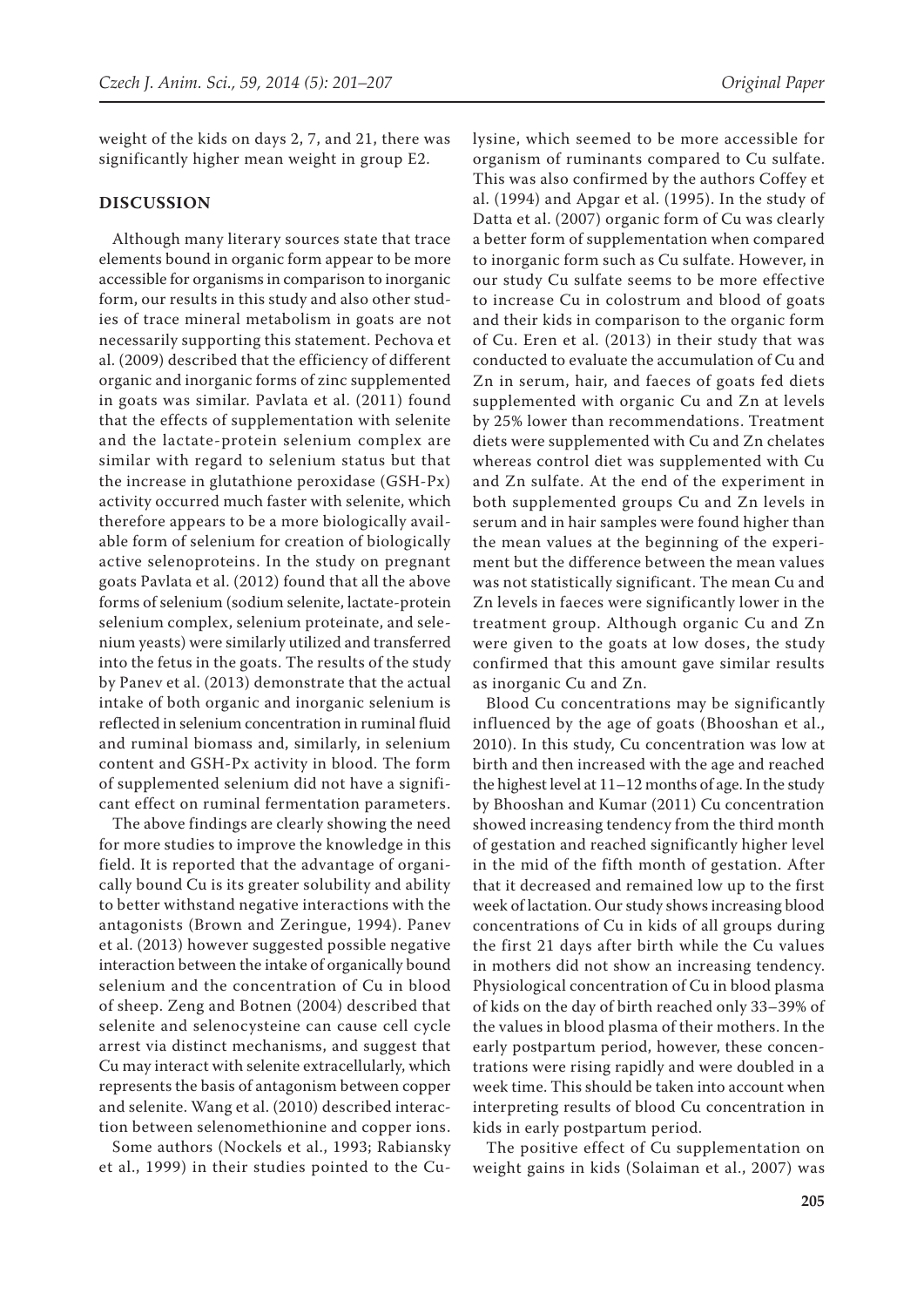confirmed also in our study. In kids of both experimental groups increased body weight gains were observed compared to control group in which they were the lowest. Statistically significant weight gains were observed in the group fed organic form of Cu compared to control group. Similar results were obtained in the study by Datta et al. (2007). It is possible that the number of kids born to one mother could have the influence, because in group E2 the average number of kids born was 1.5 per mother, whereas in group E1 and control group it was 2.0 per mother. It could also affect the weight gains among the groups.

Our results are suggesting that the inorganic form of Cu (Cu sulfate) was more efficient than organic (Cu chelate) in influencing the Cu metabolism in goat–kid relationship and that Cu supplementation has a positive effect on the weight of kids.

*Acknowledgement.* We give thanks to the staff of the Department of Milk Hygiene and Technology for regular examination of colostrum and milk samples.

### **References**

- Apgar G.A., Kornegay E.T., Lindemann M.D., Notter D.R. (1995): Evaluation of copper-sulfate and copper lysine complex as growth promoters for weanling swine. Journal of Animal Science, 73, 2640–2646.
- Bhooshan N., Kumar P. (2011): Micro-mineral and biochemical profile of Marwari goats. Indian Journal of Animal Sciences, 81, 238–241.
- Bhooshan N., Kumar P., Yadav M.C. (2010): Micro-minerals status in goats of different ages in semi-arid region of India. Indian Journal of Animal Sciences, 80, 317–320.
- Brown T.F., Zeringue L.K. (1994): Laboratory evaluations of solubility and structural integrity of complexed and chelated trace mineral supplements. Journal of Dairy Science, 77, 181–189.
- Buck B.C., Ulrich R., Taube V., Jacobsen B., Ganter M. (2012): Osteopenia as a result of copper deficiency in a dwarf Thuringian Forest goat. Tieraerztliche Praxis, Ausgabe G, Grosstiere/Nutztiere, 40, 45–52.
- Burke J.M., Soli F., Miller J.E., Terrill T.H., Wildeus S., Shaik S.A., Getz W.R., Vanguru M. (2010): Administration of copper oxide wire particles in a capsule or feed for gastrointestinal nematode control in goats. Veterinary Parasitology, 168, 346–350.
- Cheng J., Fan C., Zhang W., Zhu X., Yan X., Wang R., Jia Z. (2008): Effects of dietary copper source and level on performance, carcass characteristics and lipid metabo-

lism in lambs. Asian-Australasian Journal of Animal Sciences, 21, 685–691.

- Coffey R.D., Cromwell G.L., Monegue H.J. (1994): Efficacy of a copper-lysine complex as a growth promotant for weanling pigs. Journal of Animal Science, 72, 2880–2886.
- Cummins K.A., Solaiman S.G., Bergen W.G. (2008): The effect of dietary copper supplementation on fatty acid profile and oxidative stability of adipose depots in Boerx Spanish goats. Journal of Animal Science, 86, 390–396.
- Datta C., Mondal M.K., Biswas P. (2007): Influence of dietary inorganic and organic form of copper salt on performance, plasma lipids and nutrient utilization of Black Bengal (*Capra hilus*) goat kids. Animal Feed Science and Technology, 135, 191–209.
- Du Z., Hemken R.W., Jackson J.A., Trammell D.S. (1996): Utilization of copper in copper proteinate, copper lysine, and cupric sulfate using the rat as an experimental model. Journal of Animal Science, 74, 1657–1663.
- Engle T.E., Spears J.W. (2000): Effects of dietary copper concentration and source on performance and copper status of growing and finishing steers. Journal of Animal Science, 78, 2446–2451.
- Eren V., Gökdal O., Akşit H., Atay O., Özuğur A.K. (2013): The effects of additional organic copper and organic zinc trace minerals on accumulation and elimination levels in female kids. Ankara Üniversitesi Veteriner Fakültesi Dergisi, 60, 89–92.
- Essig H.W., Smithson L.J., Davis J.D. (1972): Copper sulfate in steer rations. Journal of Animal Science, 35, 436–439.
- Miller J.E., Burke J.M., Terrill T.H., Kearney M.T. (2011): A comparison of two integrated approaches of controlling nematode parasites in small ruminants. Veterinary Parasitology, 178, 300–310.
- Misurova L., Pavlata L., Pechova A., Dvorak R. (2009): Selenium metabolism in goats – maternal transfer of selenium to newborn kids. Veterinarni Medicina, 54, 125–130.
- Navrátilová P., Hadra L., Dračková M., Janštová B., Vorlová L., Pavlata L. (2006): Use of FT-NIR spectroscopy for bovine colostrum analysis. Acta Veterinaria Brno, 75, 54–63.
- Nockels C.F., Debonis J., Torrent J. (1993): Stress induction affects copper and zinc balance in calves fed organic and inorganic copper and zinc sources. Journal of Animal Science, 71, 2539–2545.
- Ozkul A., Alcigir G., Sepici-Dincel A., Yonguc A.D., Akcora A., Turkaslan J. (2012): Histopathological and biochemical findings of congenital copper deficiency: Are these similar to those of caprine arthritis-encephalitis? Journal of Veterinary Science, 13, 107–109.
- Panev A., Hauptmanová K., Pavlata L., Pechová A., Filípek J., Dvořák R. (2013): Effect of supplementation of various selenium forms and doses on selected parameters